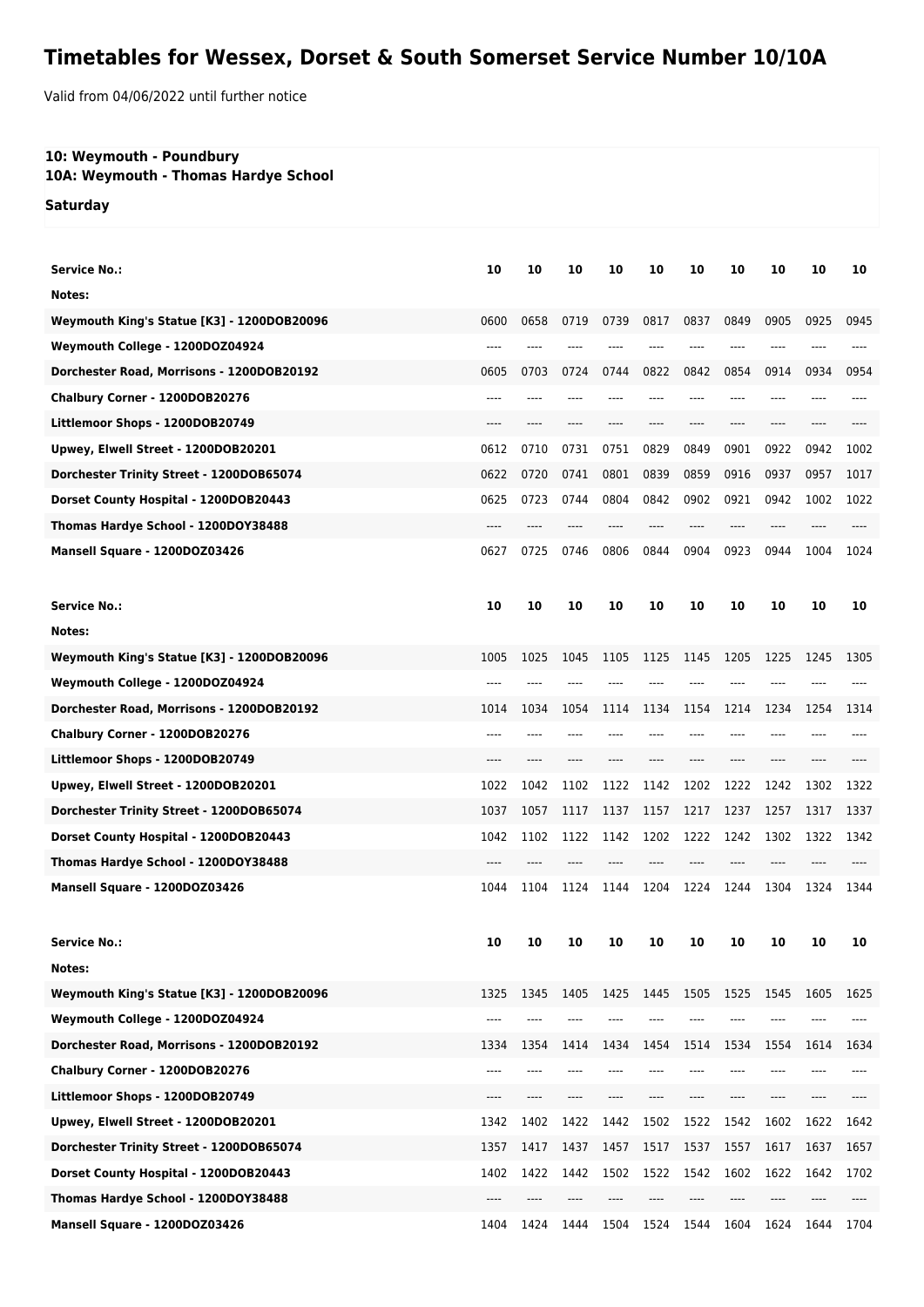| <b>Service No.:</b>                        | 10   | 10   | 10   | 10   | 10   | 10   | 10   | 10   | 10   | 10   |
|--------------------------------------------|------|------|------|------|------|------|------|------|------|------|
| Notes:                                     |      |      |      |      |      |      |      |      |      |      |
| Weymouth King's Statue [K3] - 1200DOB20096 | 1645 | 1705 | 1725 | 1755 | 1830 | 1915 | 2015 | 2115 | 2215 | 2315 |
| Weymouth College - 1200D0Z04924            |      |      |      |      |      |      |      |      |      |      |
| Dorchester Road, Morrisons - 1200DOB20192  | 1654 | 1714 | 1734 | 1804 | 1839 | 1920 | 2020 | 2120 | 2220 | 2320 |
| Chalbury Corner - 1200DOB20276             |      |      |      |      |      |      |      |      |      |      |
| Littlemoor Shops - 1200DOB20749            | ---- |      |      |      |      |      |      |      |      |      |
| Upwey, Elwell Street - 1200DOB20201        | 1702 | 1722 | 1742 | 1812 | 1847 | 1927 | 2027 | 2127 | 2227 | 2327 |
| Dorchester Trinity Street - 1200DOB65074   | 1717 | 1737 | 1757 | 1827 | 1902 | 1937 | 2037 | 2137 | 2237 | 2337 |
| Dorset County Hospital - 1200DOB20443      | 1722 | 1742 | 1802 | 1832 | 1905 | 1940 | 2040 | 2140 | 2240 | 2340 |
| Thomas Hardye School - 1200DOY38488        |      |      |      |      |      |      |      |      |      |      |
| Mansell Square - 1200DOZ03426              | 1724 | 1744 | 1804 | 1834 | 1907 | 1942 | 2042 | 2142 | 2242 | 2342 |

## **10: Poundbury - Weymouth**

**10A: Thomas Hardye School - Weymouth**

## **Saturday**

| Service No.:                                      | 10   | 10   | 10   | 10   | 10   | 10   | 10    | 10   | 10   | 10   |
|---------------------------------------------------|------|------|------|------|------|------|-------|------|------|------|
| Notes:                                            |      |      |      |      |      |      |       |      |      |      |
| Thomas Hardye School - 1200DOY38488               | ---- |      |      |      |      |      | ----  | ---- |      |      |
| Mansell Square - 1200DOZ03426                     | 0631 | 0729 | 0750 | 0810 | 0848 | 0908 | 0928  | 0948 | 1008 | 1028 |
| Dorset County Hospital Bridport Rd - 1200DOB20536 | 0633 | 0731 | 0752 | 0812 | 0850 | 0910 | 0930  | 0950 | 1010 | 1030 |
| Brewery Square - 1200DOB20212                     | 0638 | 0736 | 0757 | 0817 | 0855 | 0915 | 0935  | 0955 | 1020 | 1040 |
| Upwey, Elwell Street - 1200DOB20218               | 0647 | 0745 | 0806 | 0826 | 0904 | 0924 | 0944  | 1004 | 1032 | 1052 |
| Littlemoor Shops - 1200DOA90984                   | ---- | ---- |      |      |      |      | ----  |      |      |      |
| Chalbury Corner - 1200DOB20545                    | ---- |      |      |      |      | ---- | ----  | ---- |      |      |
| Dorchester Road, Morrisons - 1200DOB20229         | 0653 | 0751 | 0812 | 0832 | 0910 | 0930 | 0950  | 1013 | 1041 | 1101 |
| Weymouth King's Statue [K3] - 1200DOB20096        | 0700 | 0758 | 0819 | 0839 | 0917 | 0937 | 0957  | 1021 | 1049 | 1109 |
|                                                   |      |      |      |      |      |      |       |      |      |      |
|                                                   |      |      |      |      |      |      |       |      |      |      |
| Service No.:                                      | 10   | 10   | 10   | 10   | 10   | 10   | 10    | 10   | 10   | 10   |
| Notes:                                            |      |      |      |      |      |      |       |      |      |      |
| Thomas Hardye School - 1200DOY38488               | ---- |      |      |      |      |      |       |      |      |      |
| Mansell Square - 1200DOZ03426                     | 1048 | 1108 | 1128 | 1148 | 1208 | 1228 | 1248  | 1308 | 1328 | 1348 |
| Dorset County Hospital Bridport Rd - 1200DOB20536 | 1050 | 1110 | 1130 | 1150 | 1210 | 1230 | 1250  | 1310 | 1330 | 1350 |
| Brewery Square - 1200DOB20212                     | 1100 | 1120 | 1140 | 1200 | 1220 | 1240 | 1300  | 1320 | 1340 | 1400 |
| Upwey, Elwell Street - 1200DOB20218               | 1112 | 1132 | 1152 | 1212 | 1232 | 1252 | 1312  | 1332 | 1352 | 1412 |
| Littlemoor Shops - 1200DOA90984                   | ---- |      |      |      |      |      |       |      |      |      |
| Chalbury Corner - 1200DOB20545                    | ---- |      |      |      |      |      | $---$ | ---- |      |      |
| Dorchester Road, Morrisons - 1200DOB20229         | 1121 | 1141 | 1201 | 1221 | 1241 | 1301 | 1321  | 1341 | 1401 | 1421 |